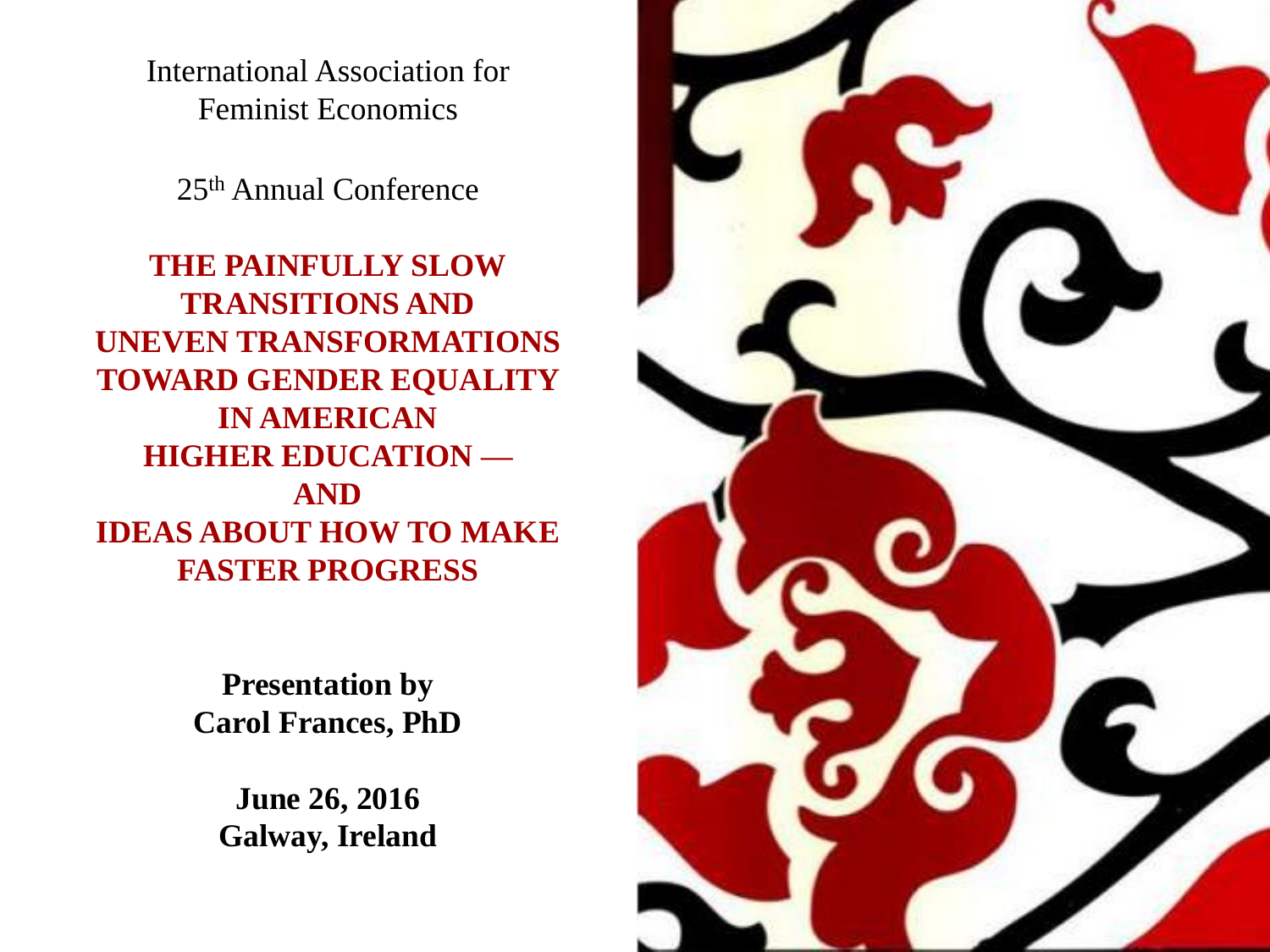# **WOMEN HAVE ACHIEVED PHENOMINAL INCREASES**

# **IN PARTICIPATION RATES**

# **IN VIRTUALLY EVERY ASPECT**

# **OF AMERICAN HIGHER EDUCATION !!!**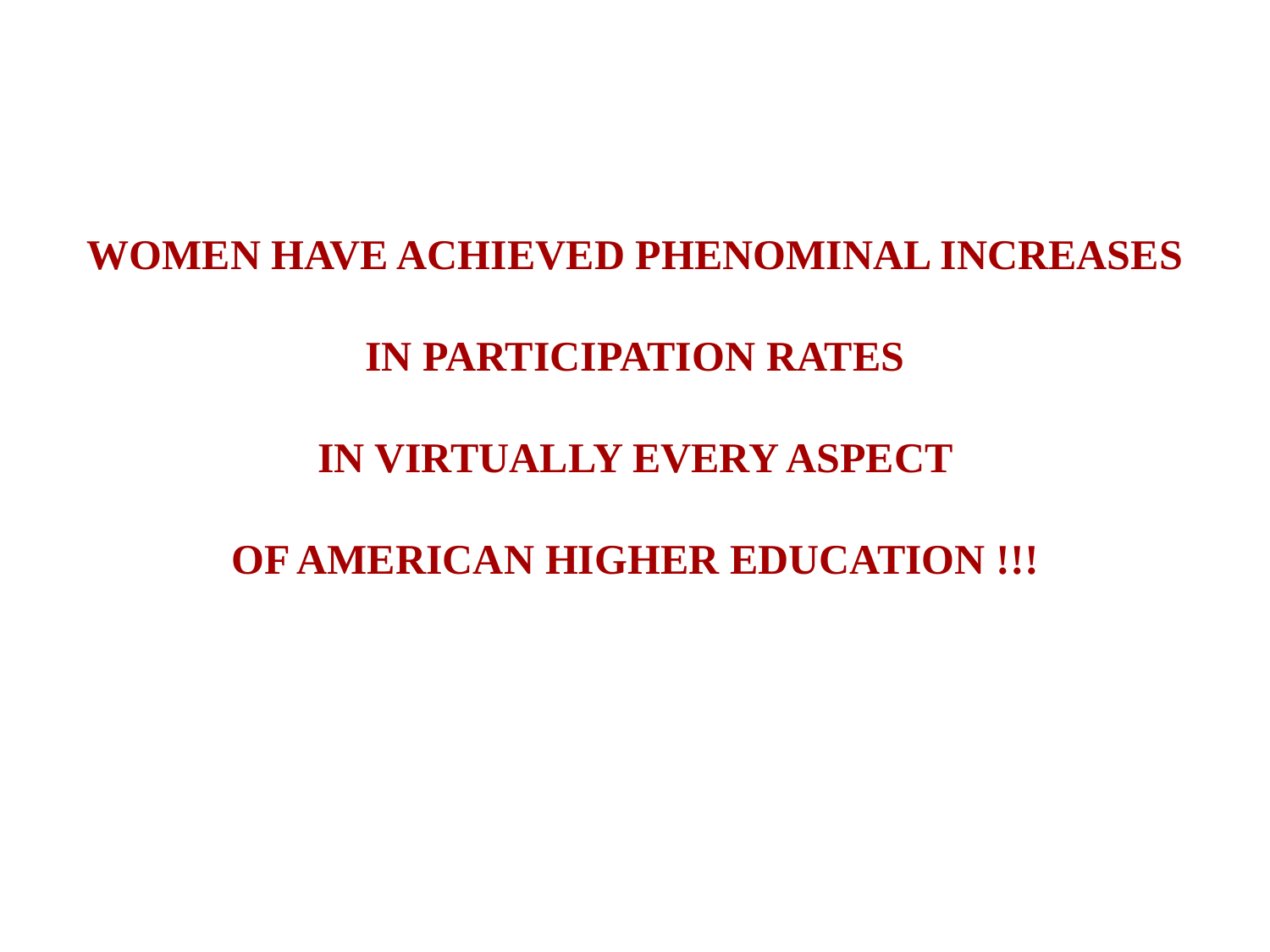- Enrollment
- Graduation Rates
- Advanced Degrees
	- Masters
	- Ph.D.
- Faculty
	- Assistant Professor
	- Associate Professor
	- Full Professor
- College presidents
- Trustees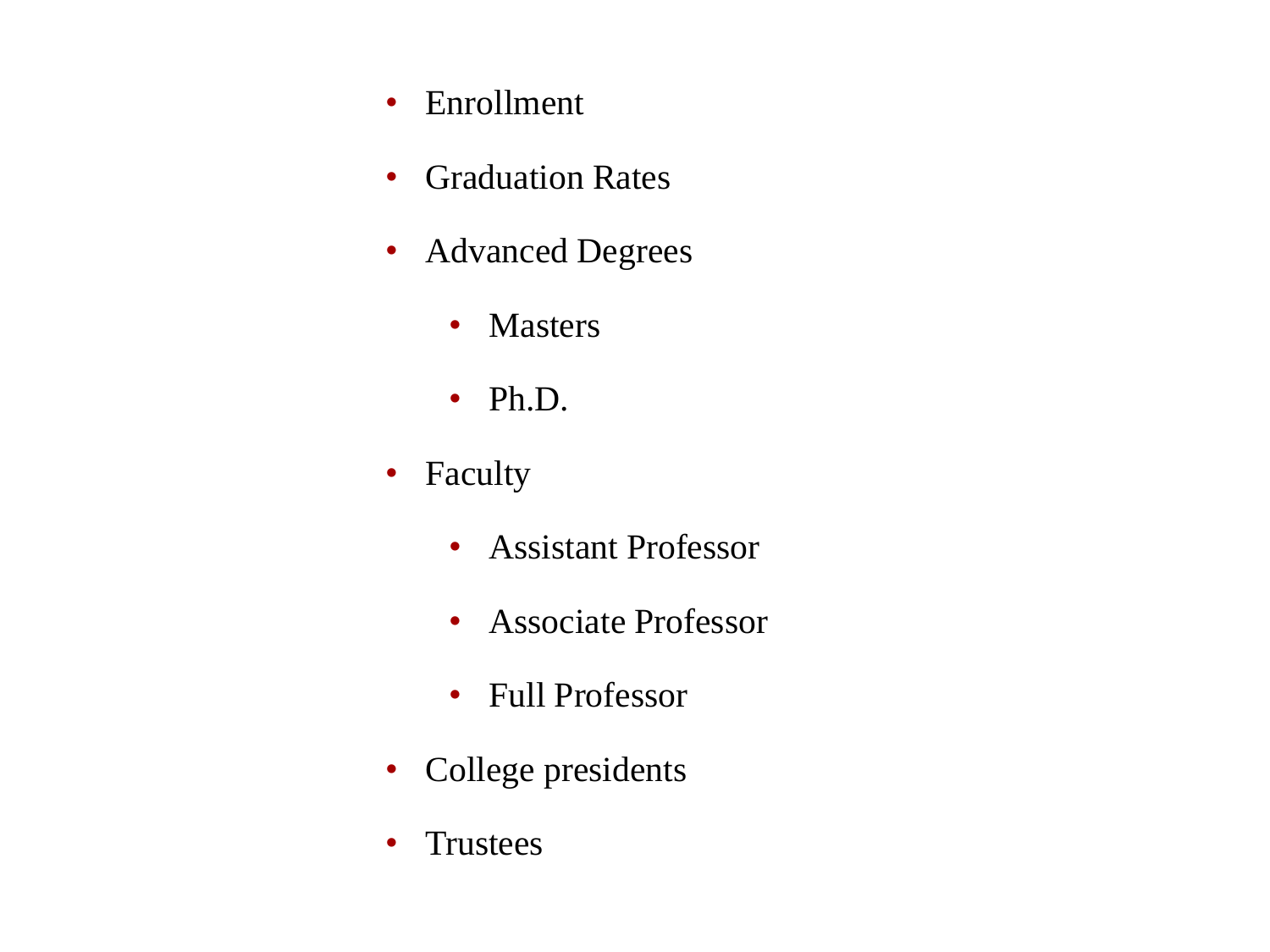# Trends in the enrollment of women and men in American colleges and universities

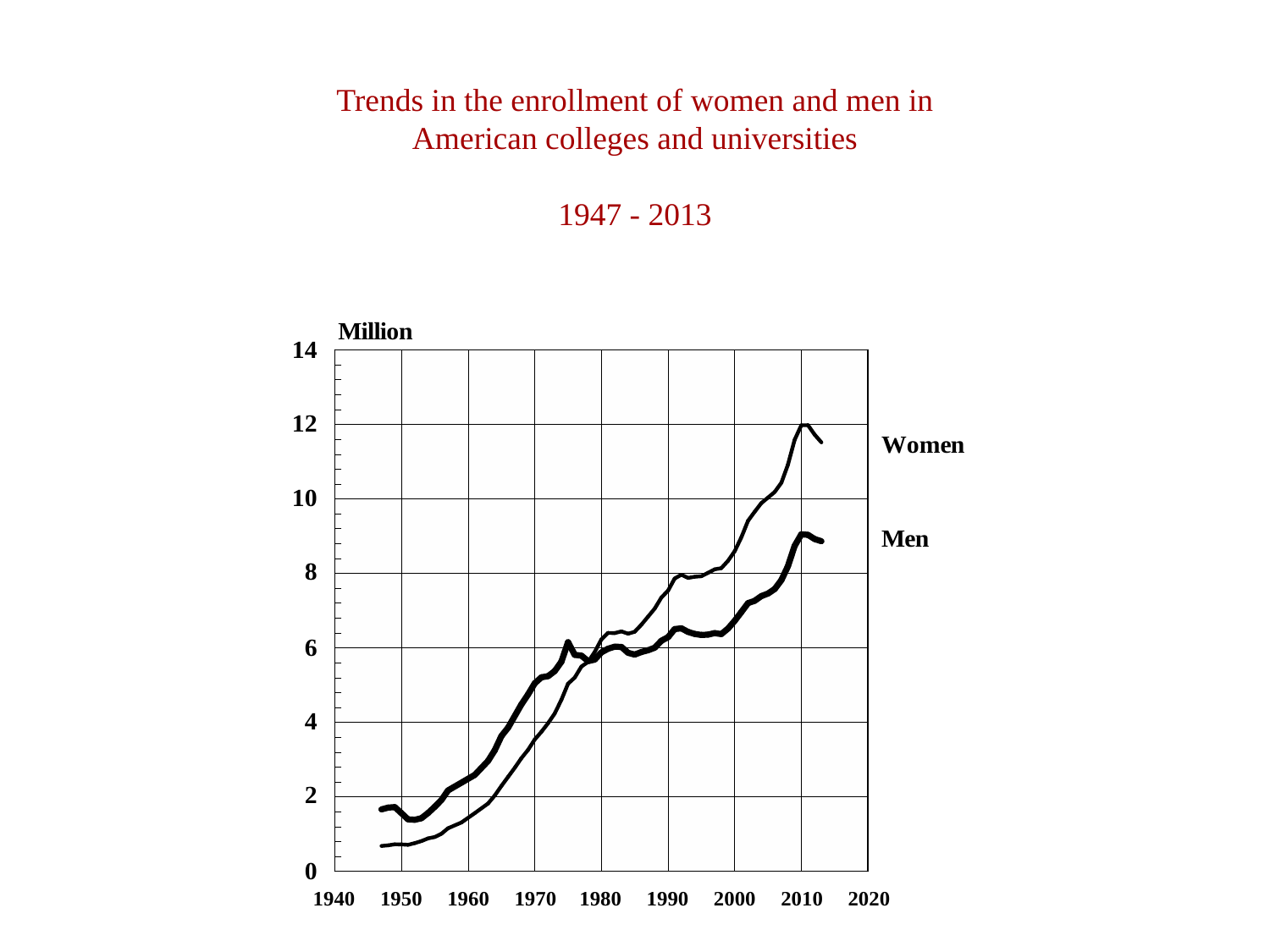Doctorate degrees awarded by American colleges and universities

### by gender

### 1976-77 – 2012-13

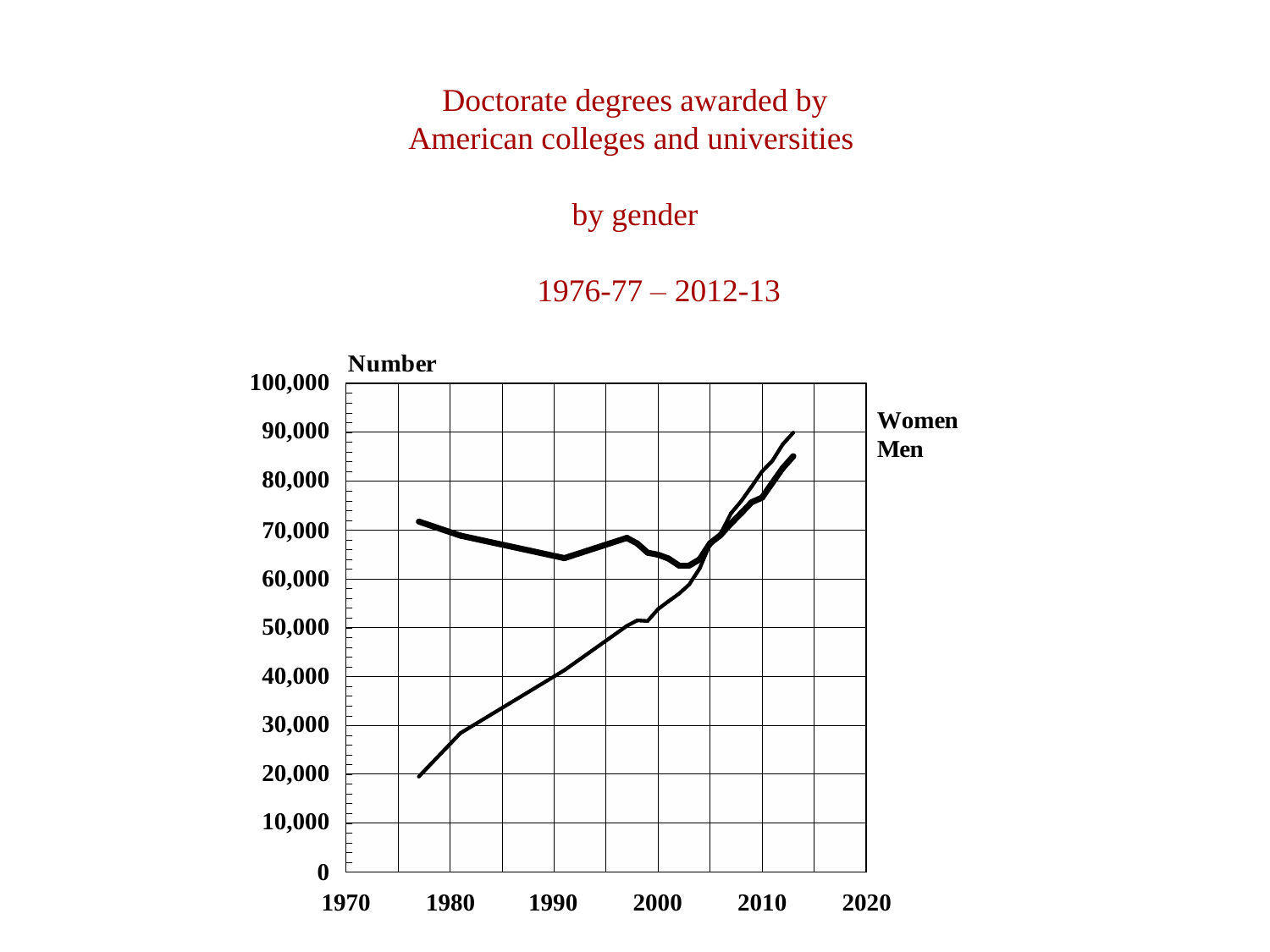# Trends in the number of instructional faculties in American colleges and universities

by gender

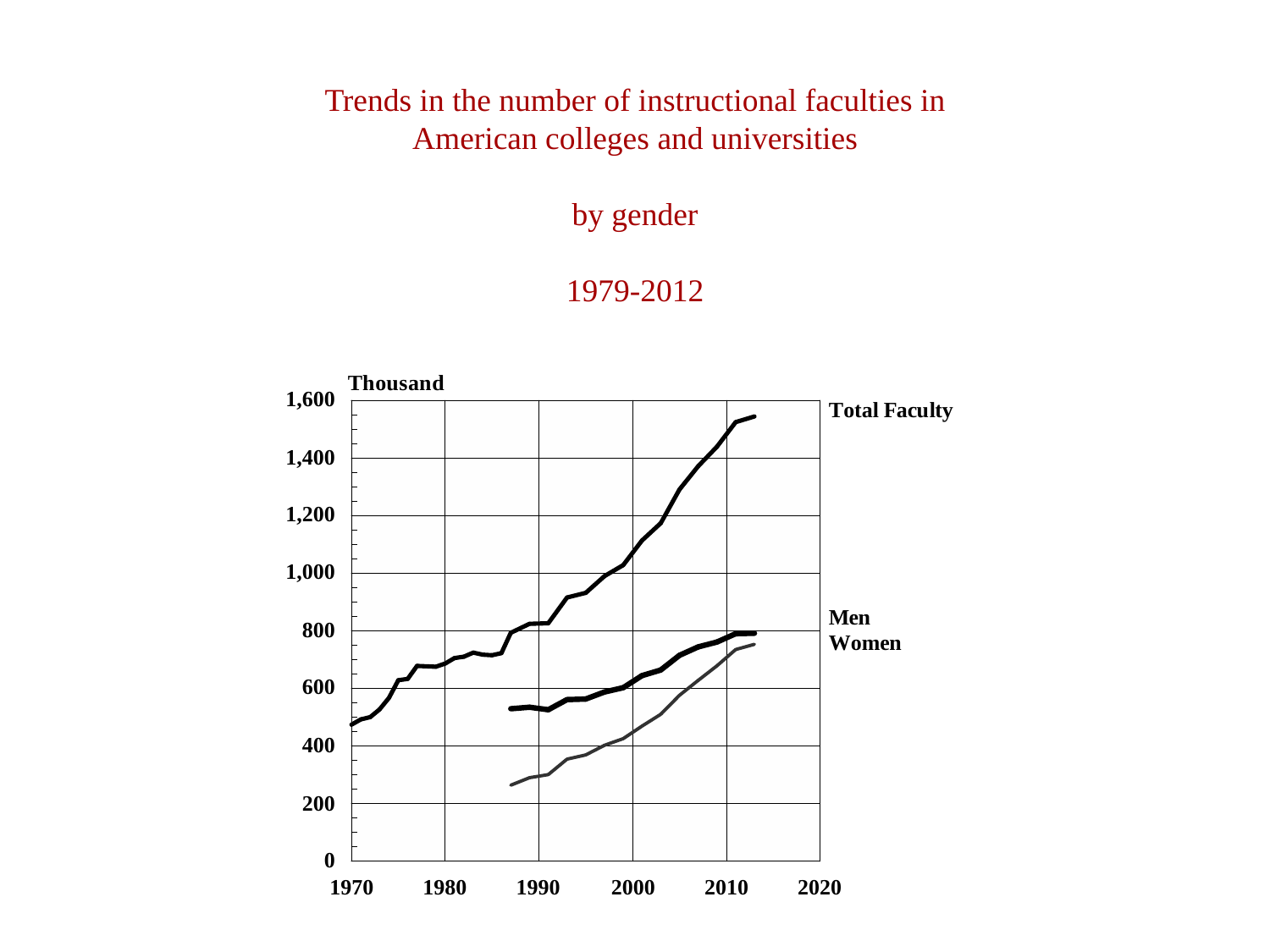Trends in the number of staff employed in American colleges and universities

by gender

1991-2011

# Professional staff Non-professional staff

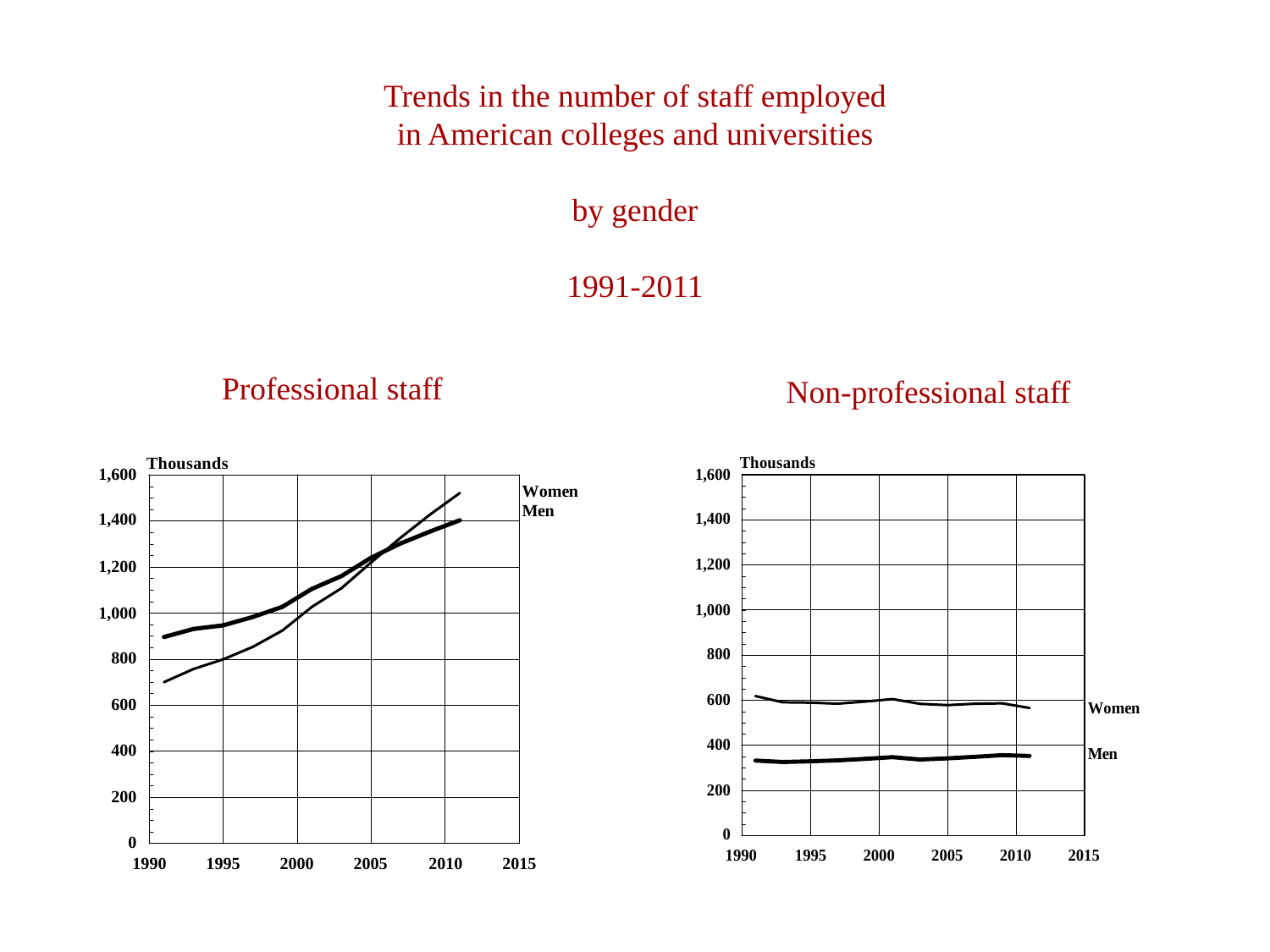Trends in the total number of employees in degree-granting American colleges and universities

by gender



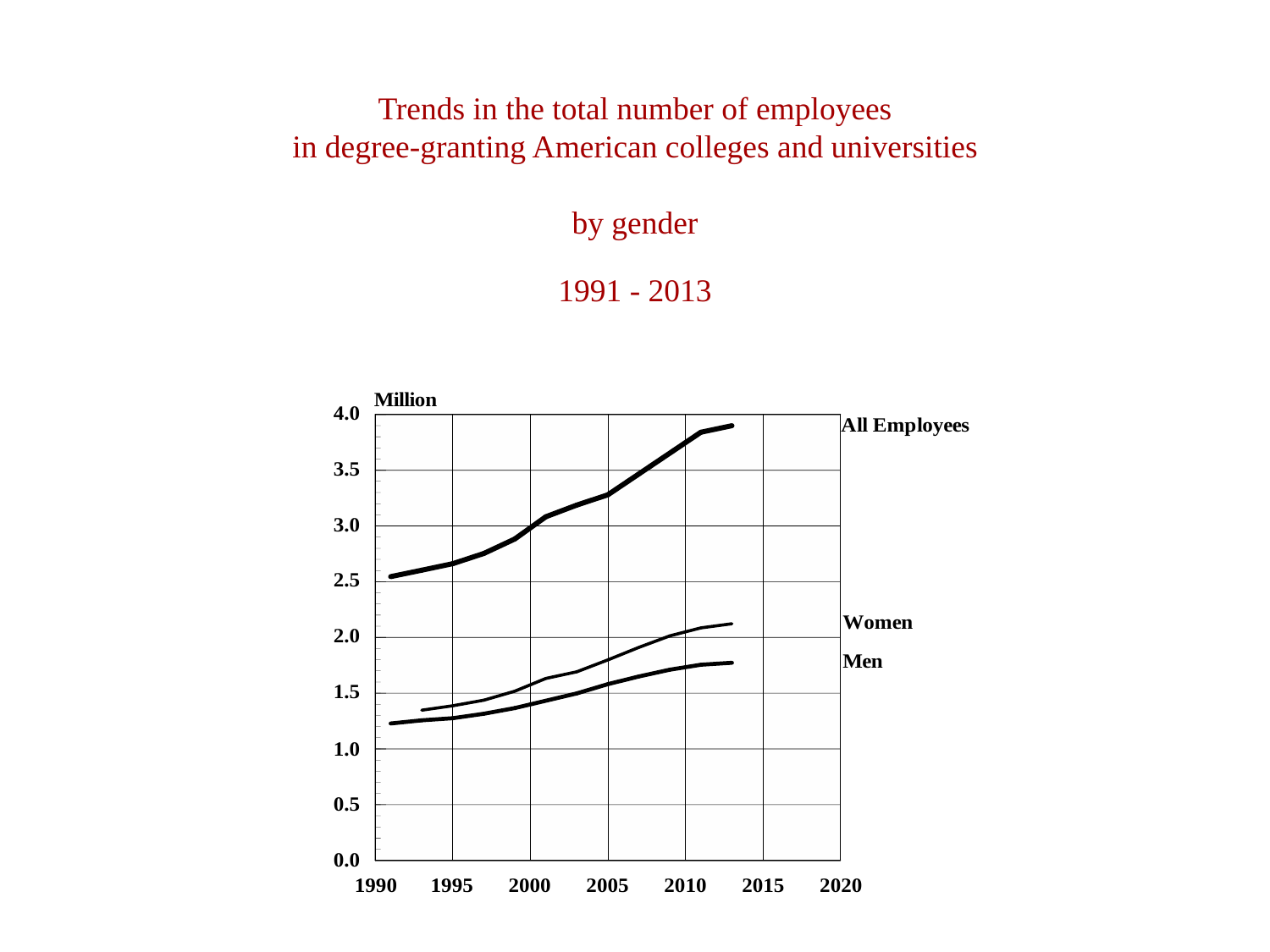### Executive, Administrative and Managerial Staff



Graduate Assistants



### Faculty

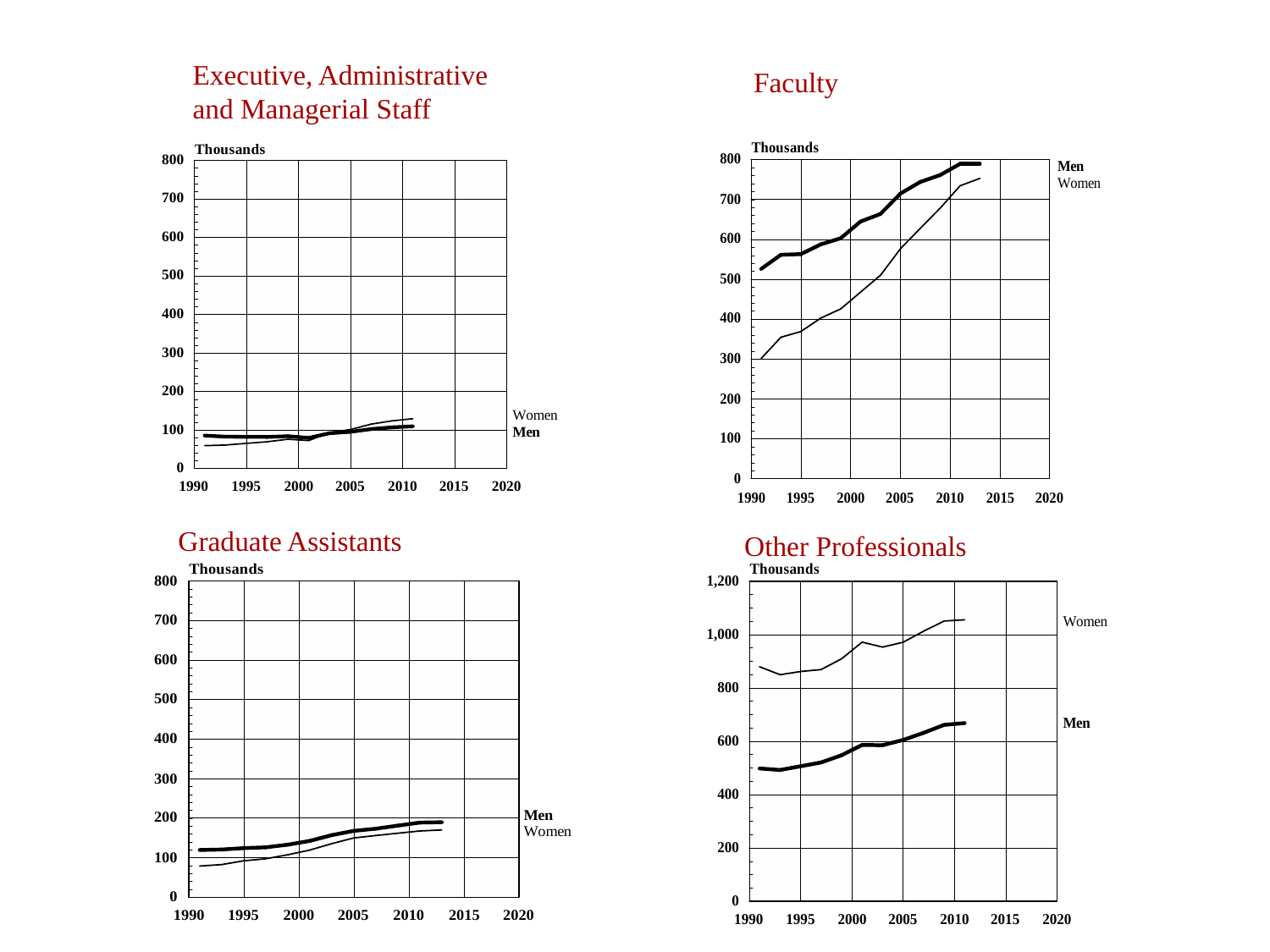# Percent of American college and university governing board members who are women

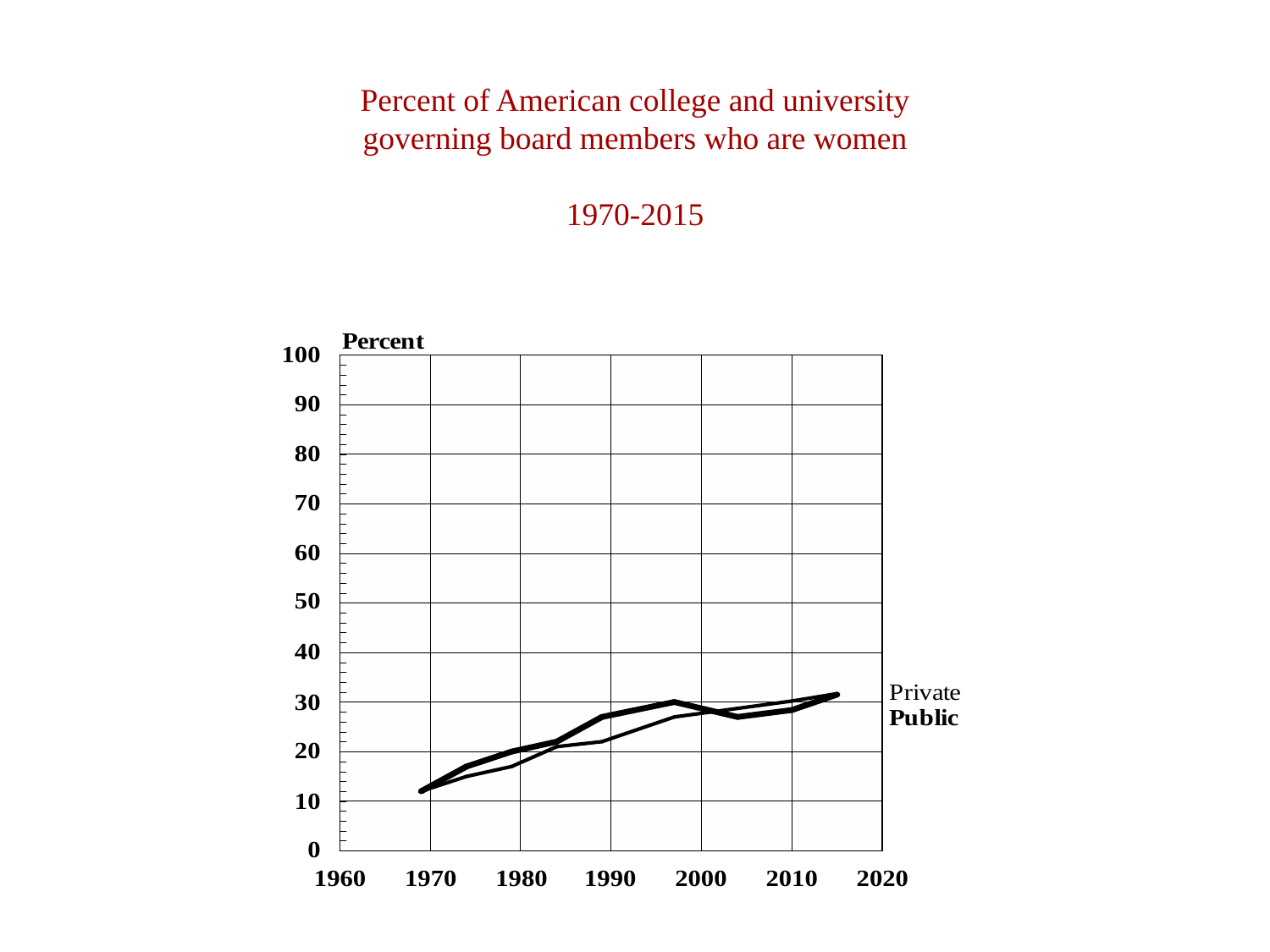# **BUT IN EVERY DOMAIN,**

## **WOMEN'S SUCCESS IS DIMINISHED**

**WITH DISAPOINTMENT**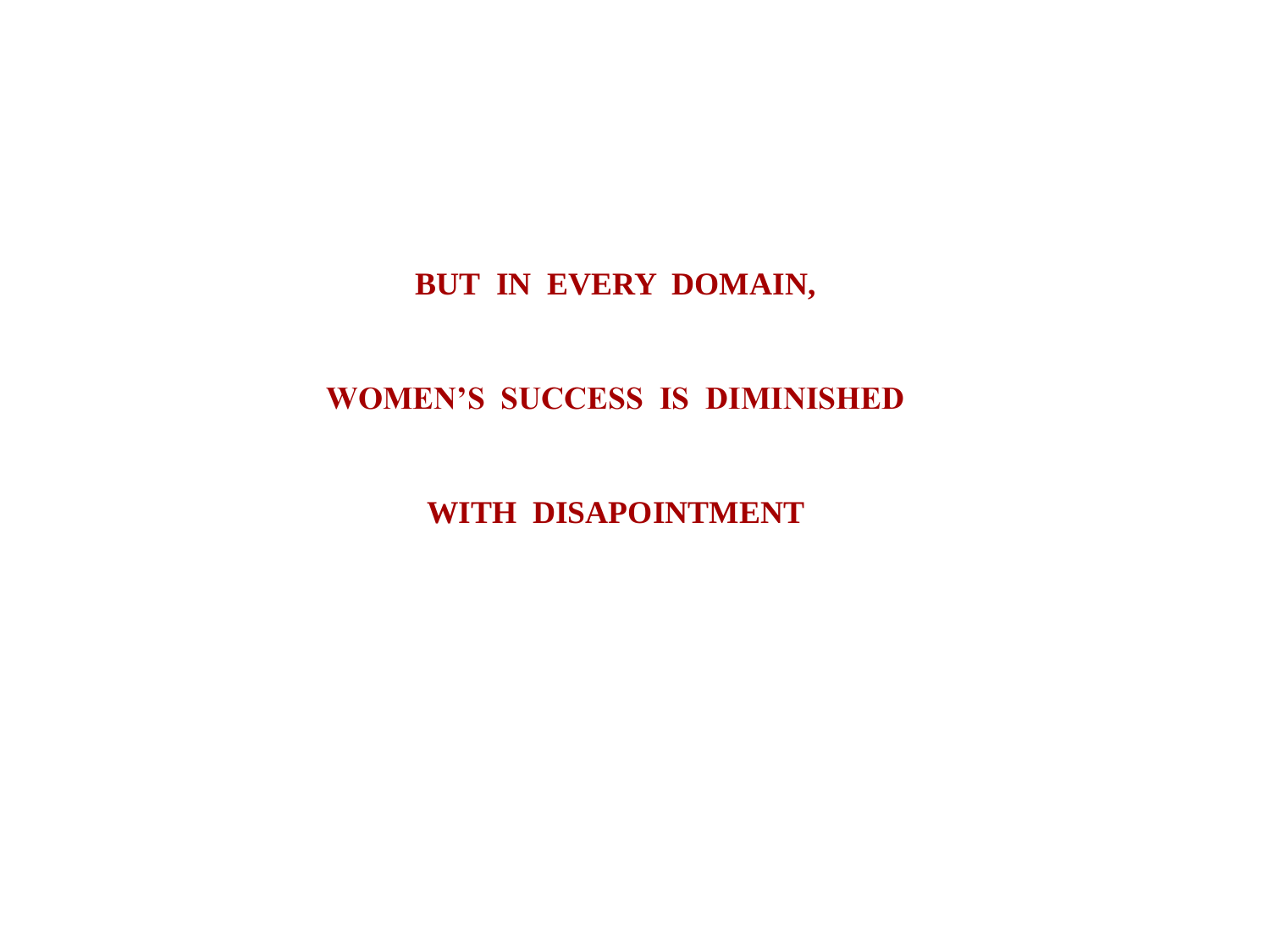Women as a percent of Doctoral Scientists and Engineers employed at four-year educational institutions

### By field of Doctorate and Faculty rank

### 

### **PHYSICAL SCIENCES**

### **COMPUTER / INFORMATION SCIENCES**

**ENGINEERING**



Source: Calculated using data from the National Science Foundation, National Center for Science and Engineering Statistics, Survey of Doctorate Recipients, 2013.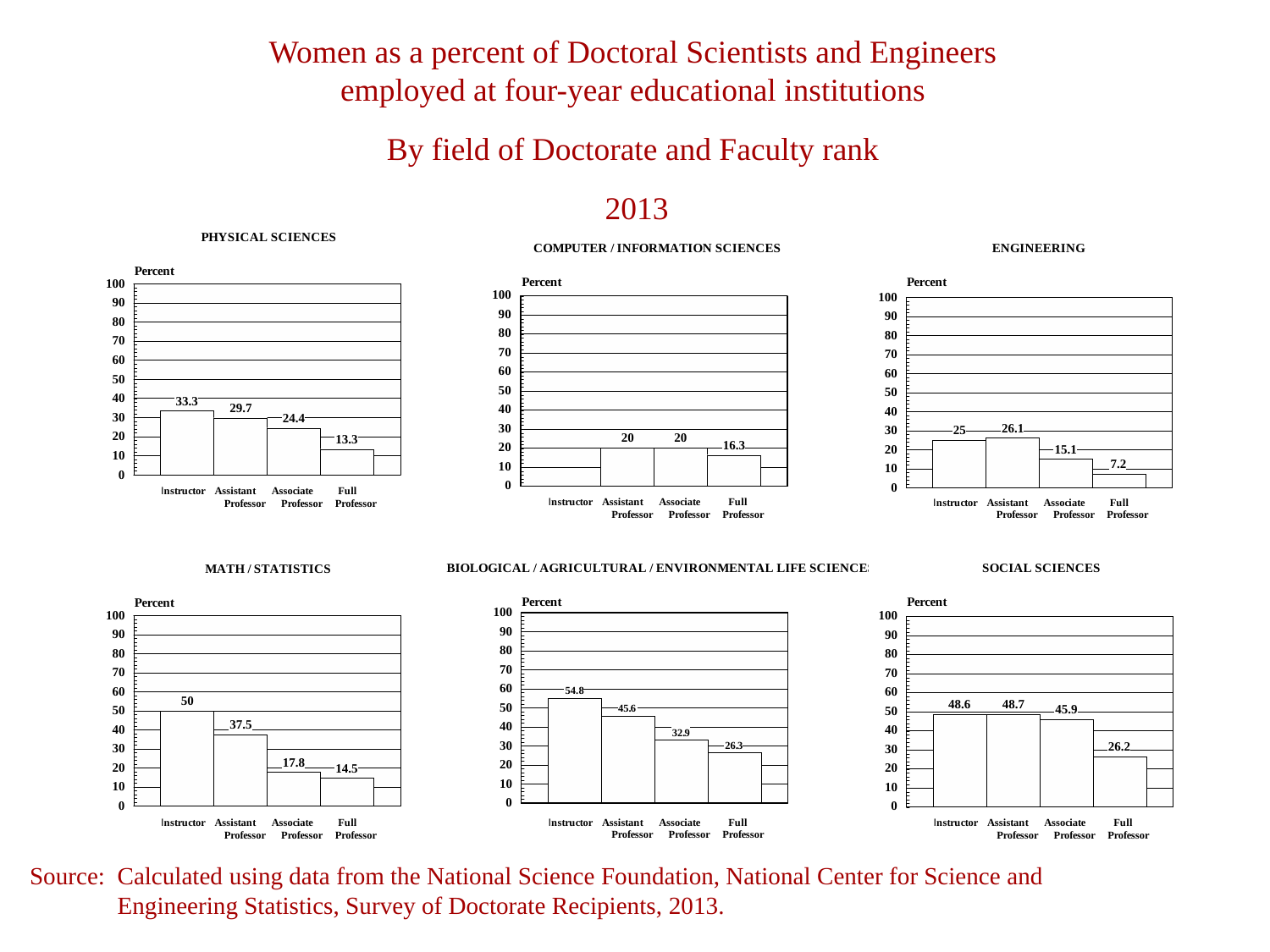Trends in the number of employees in American colleges and universities

by type of job

by gender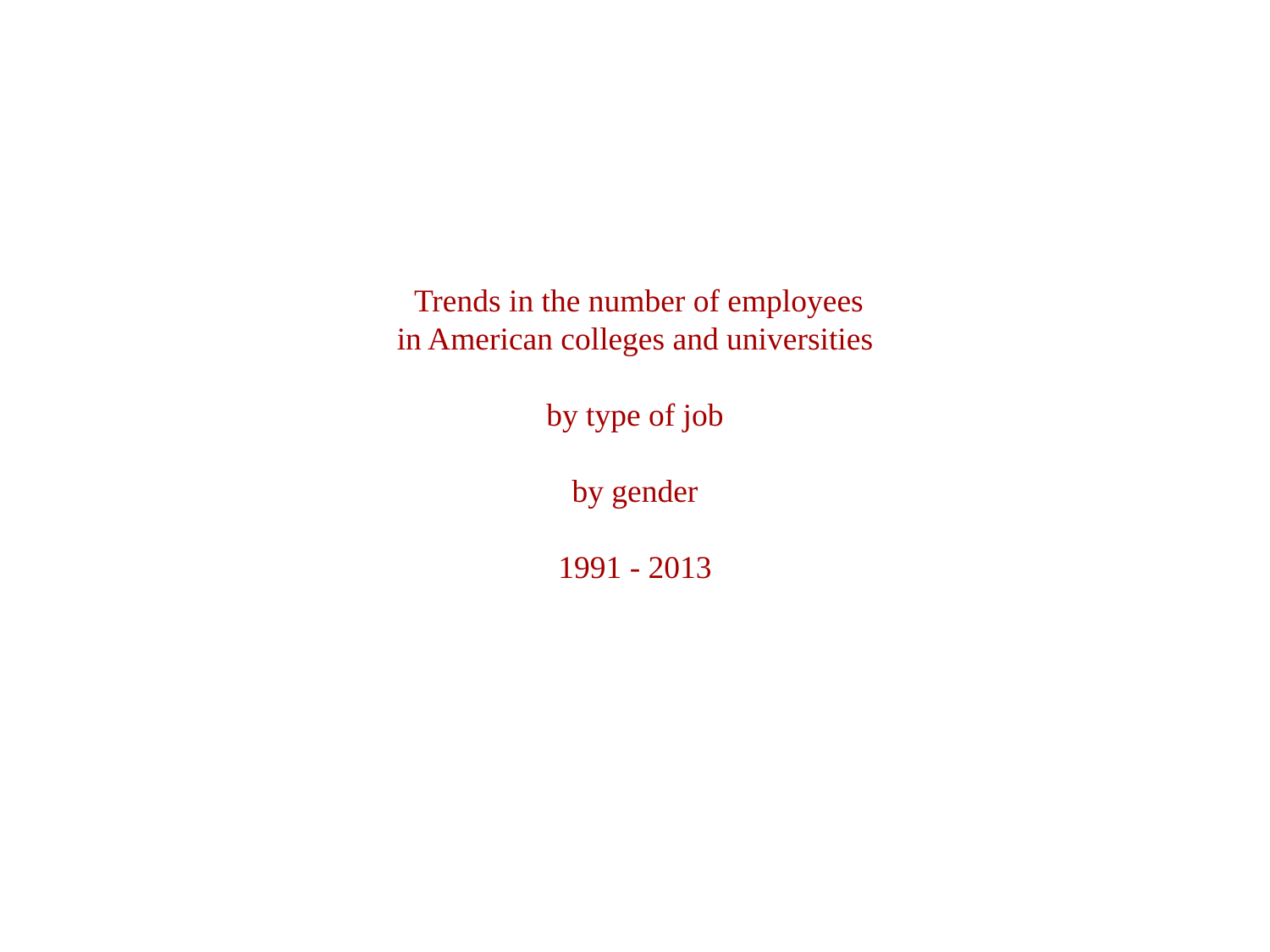Percent of full-time faculty members in American higher education who are women by faculty rank

### 2011 & 2013

**2011**

**2013**

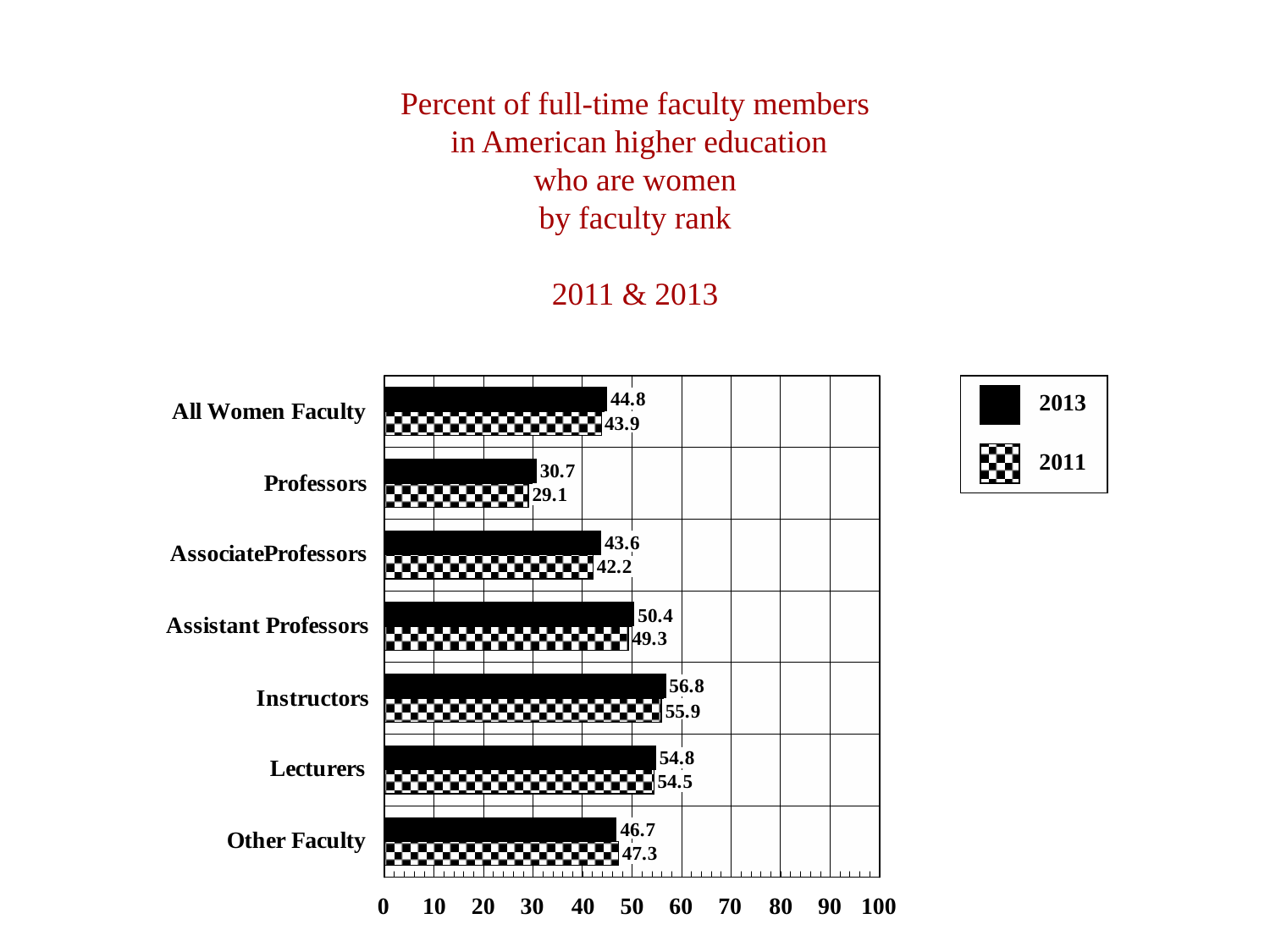# Faculty Activity

# Percent by gender

# 

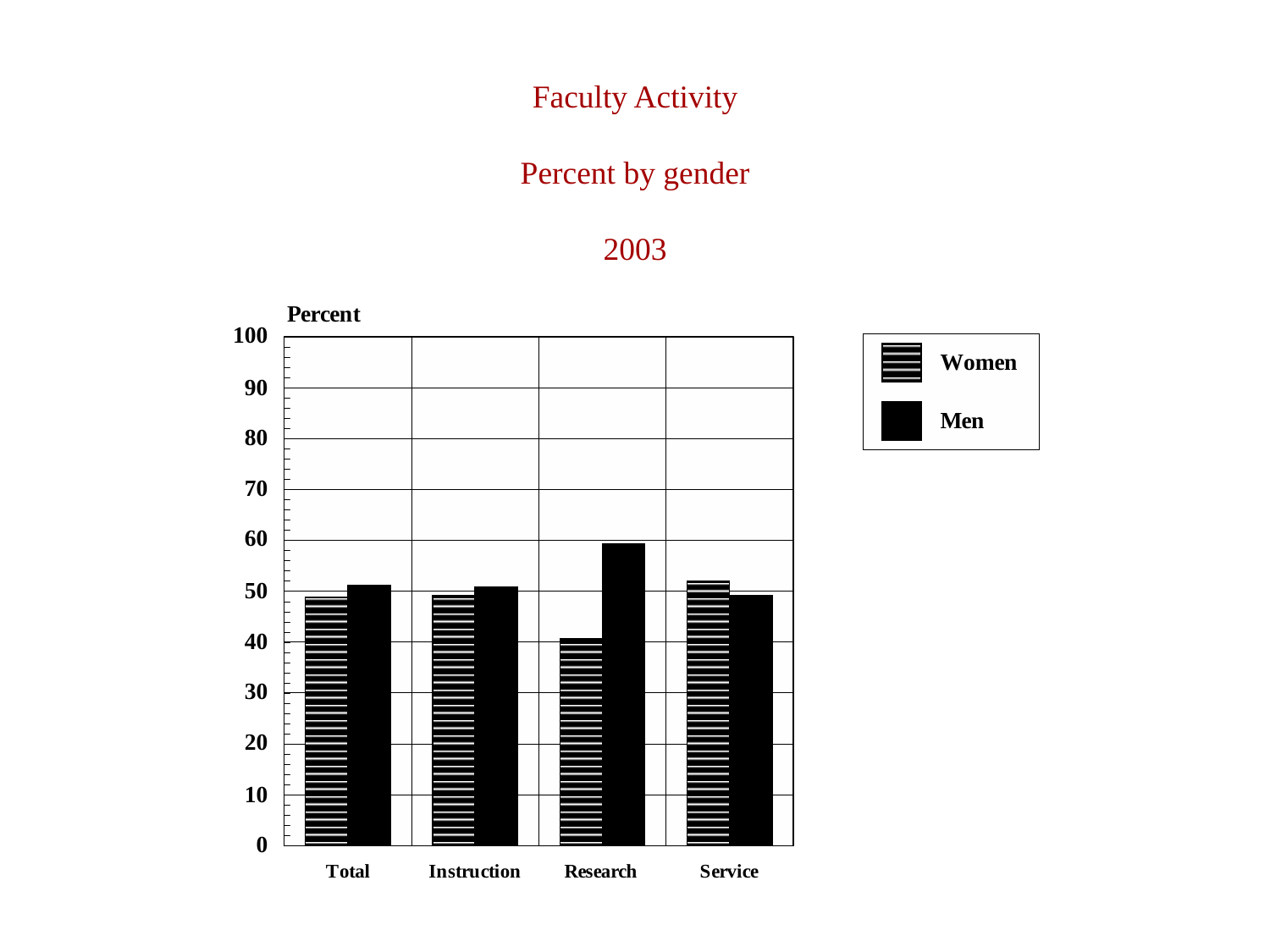Gaps in faculty salaries between men and women by rank

Salaries in constant 2013-2014 dollars

1974-75 to 2013-14

### **Professors**

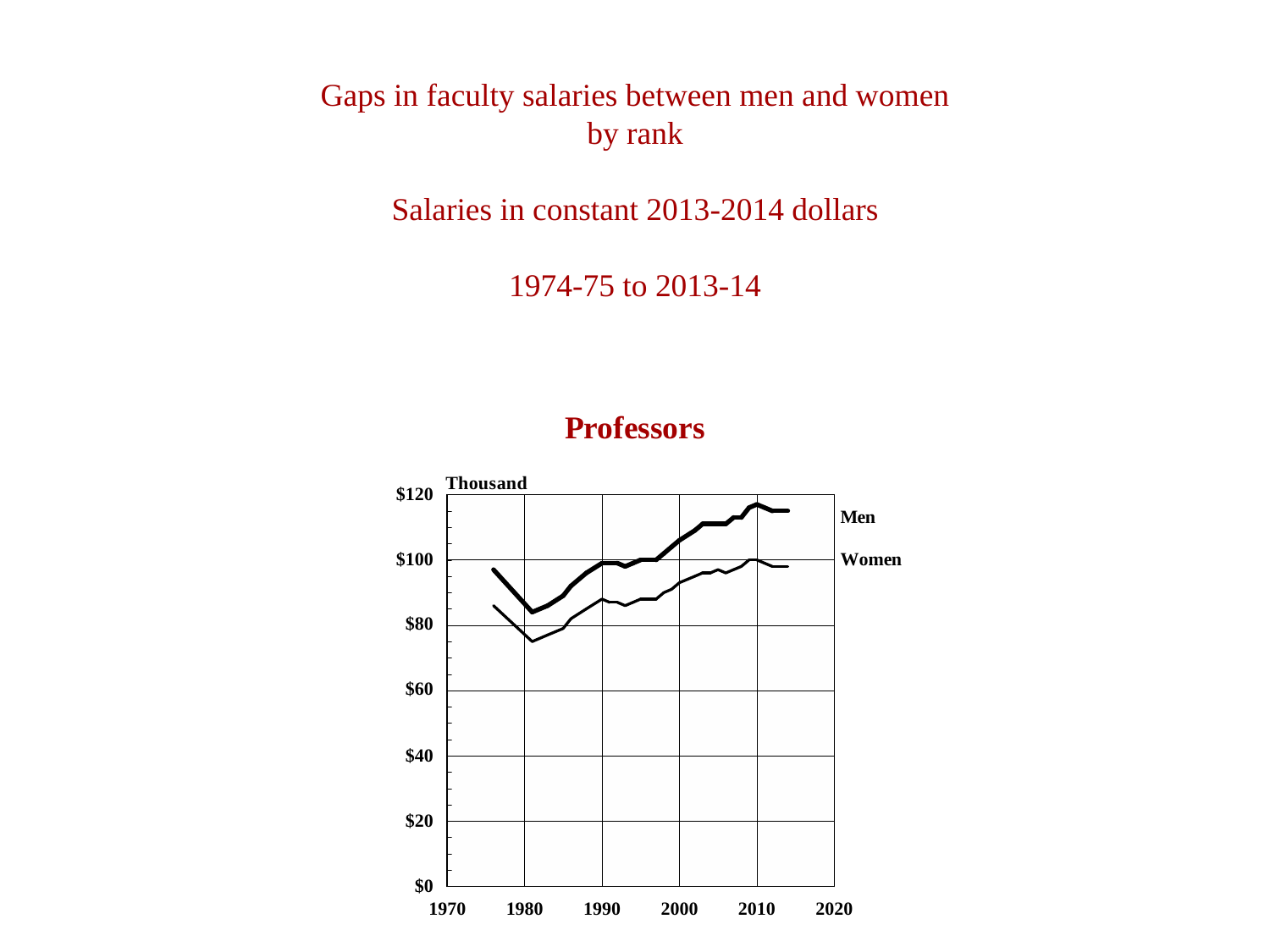Gaps in faculty salaries between men and women by rank

Salaries in constant 2013-2014 dollars

1974-75 to 2013-14



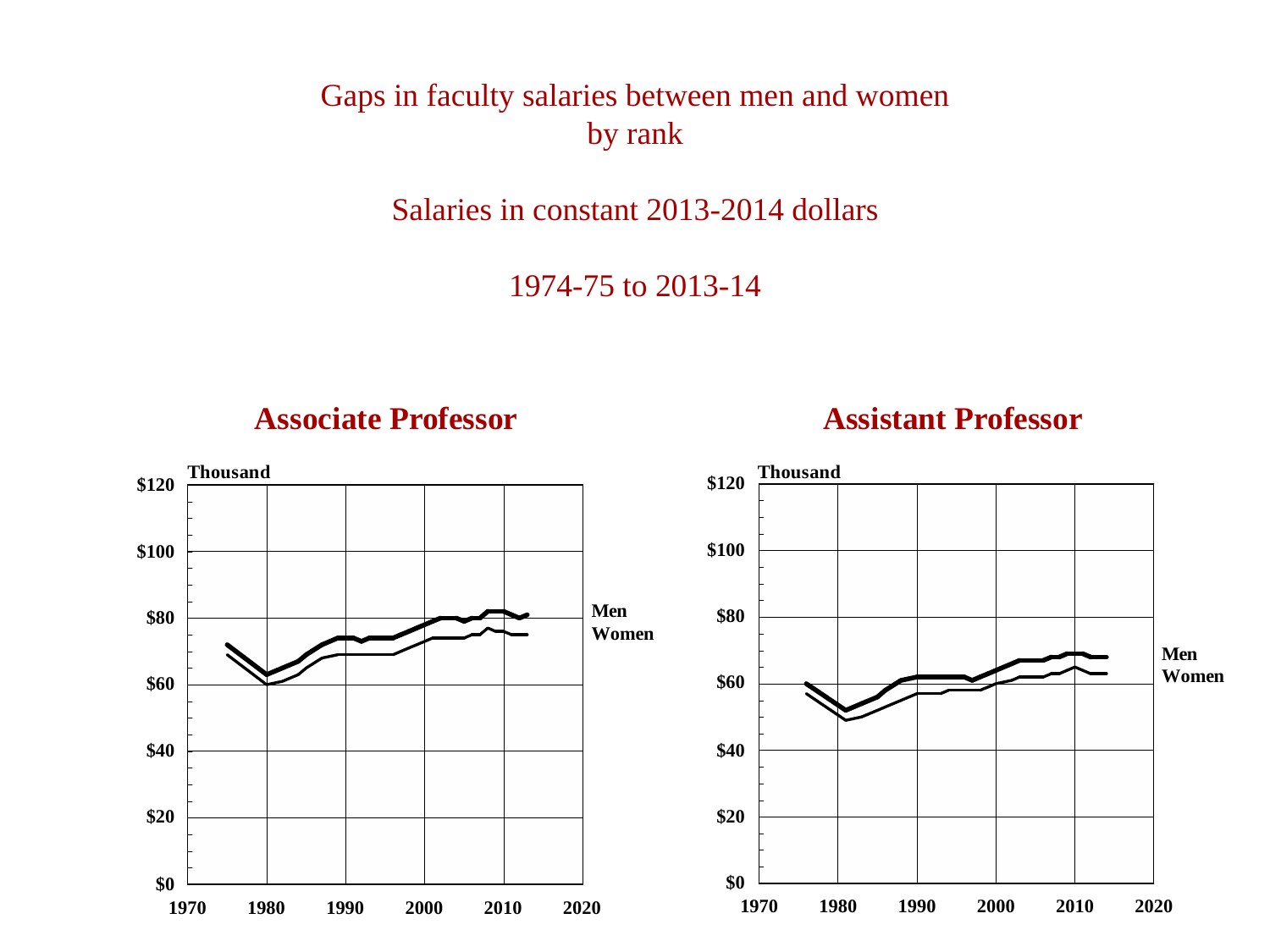Percent of faculty with tenure at institutions with a tenure system

**PERCENT OF FACULTY** by rank

# by gender



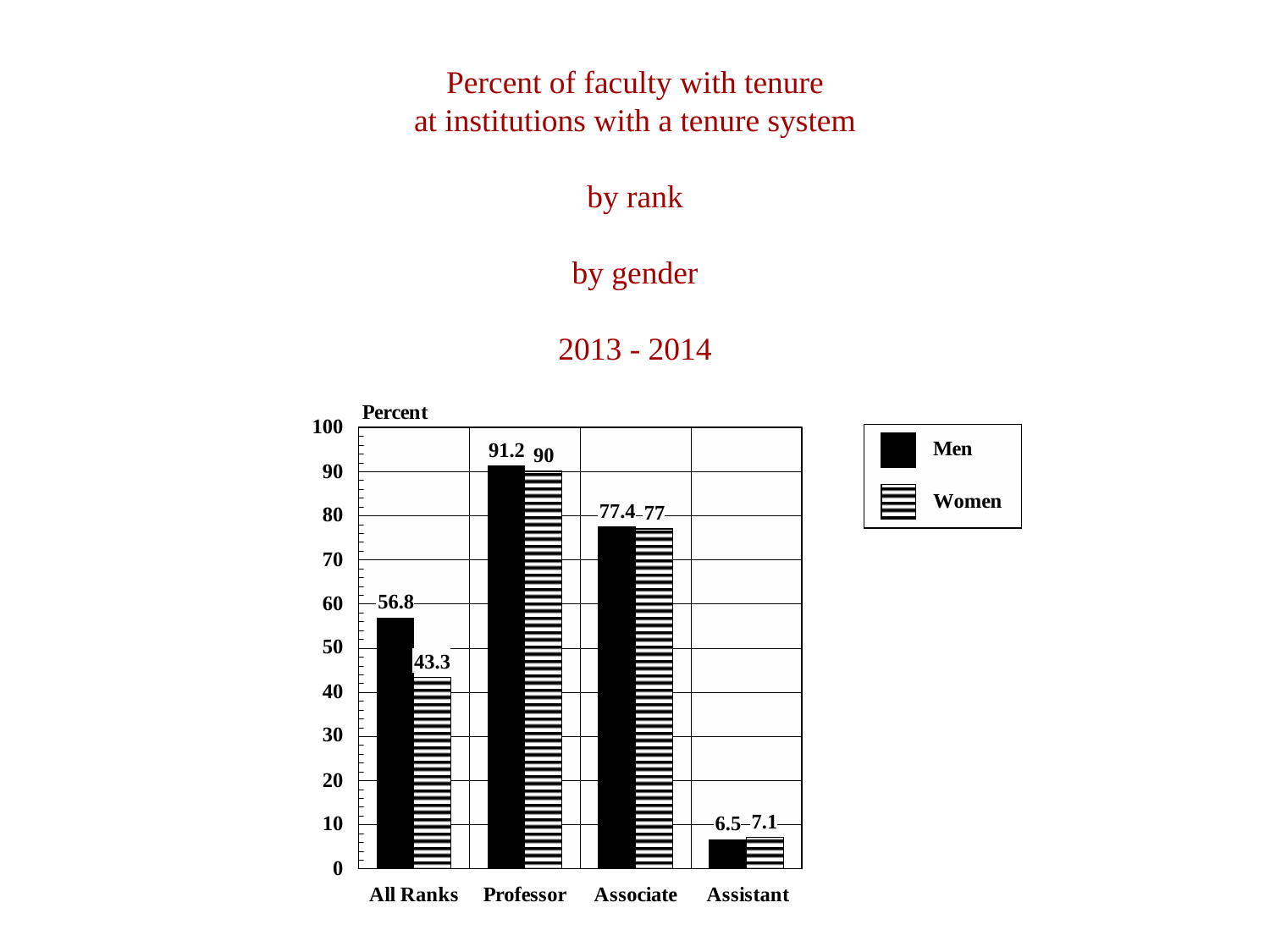# Percent of persons receiving Doctoral degrees in selected disciplines

by gender

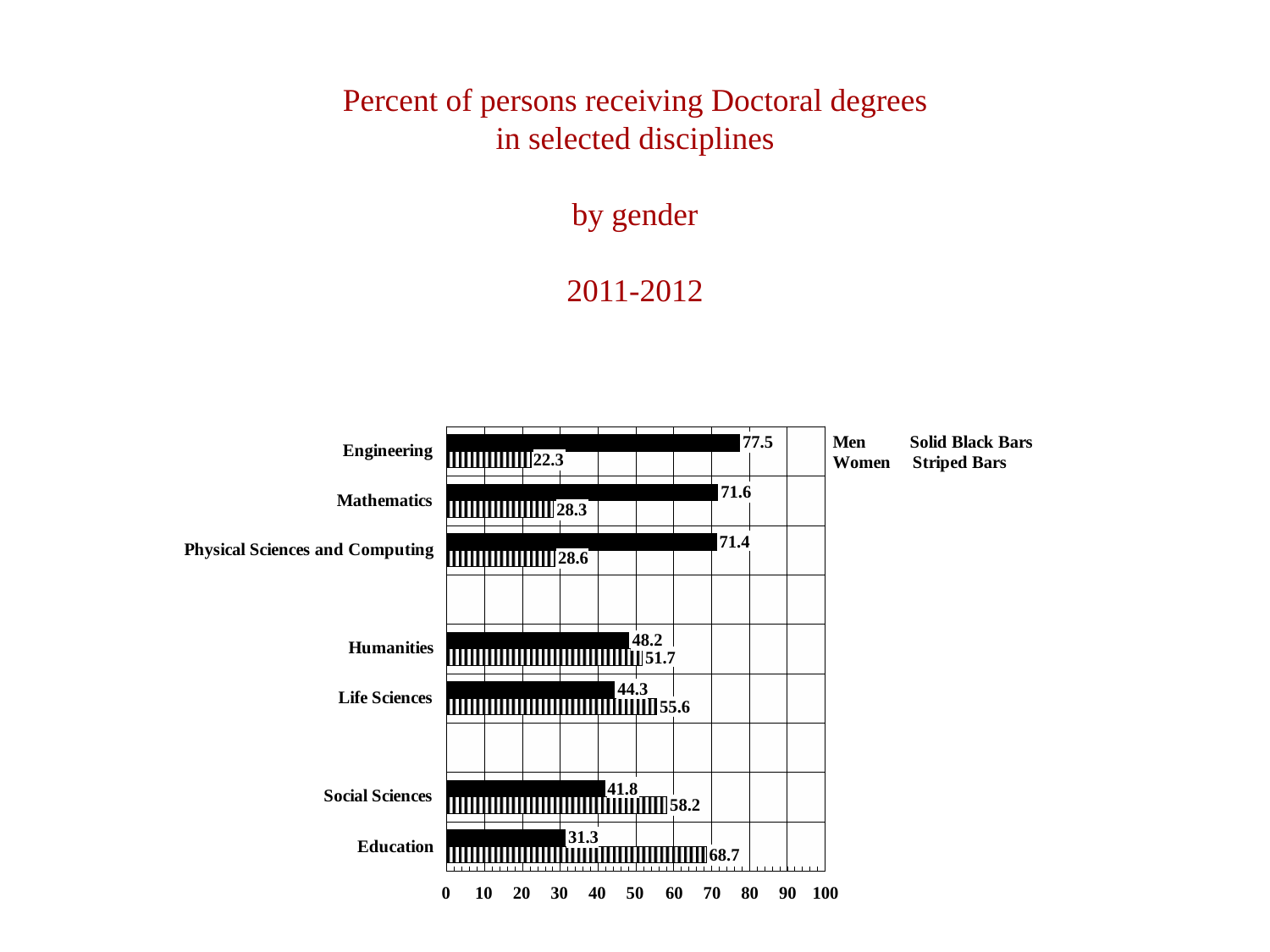### Trends in the percent of BA degrees in STEM fields awarded to women

![](_page_19_Figure_2.jpeg)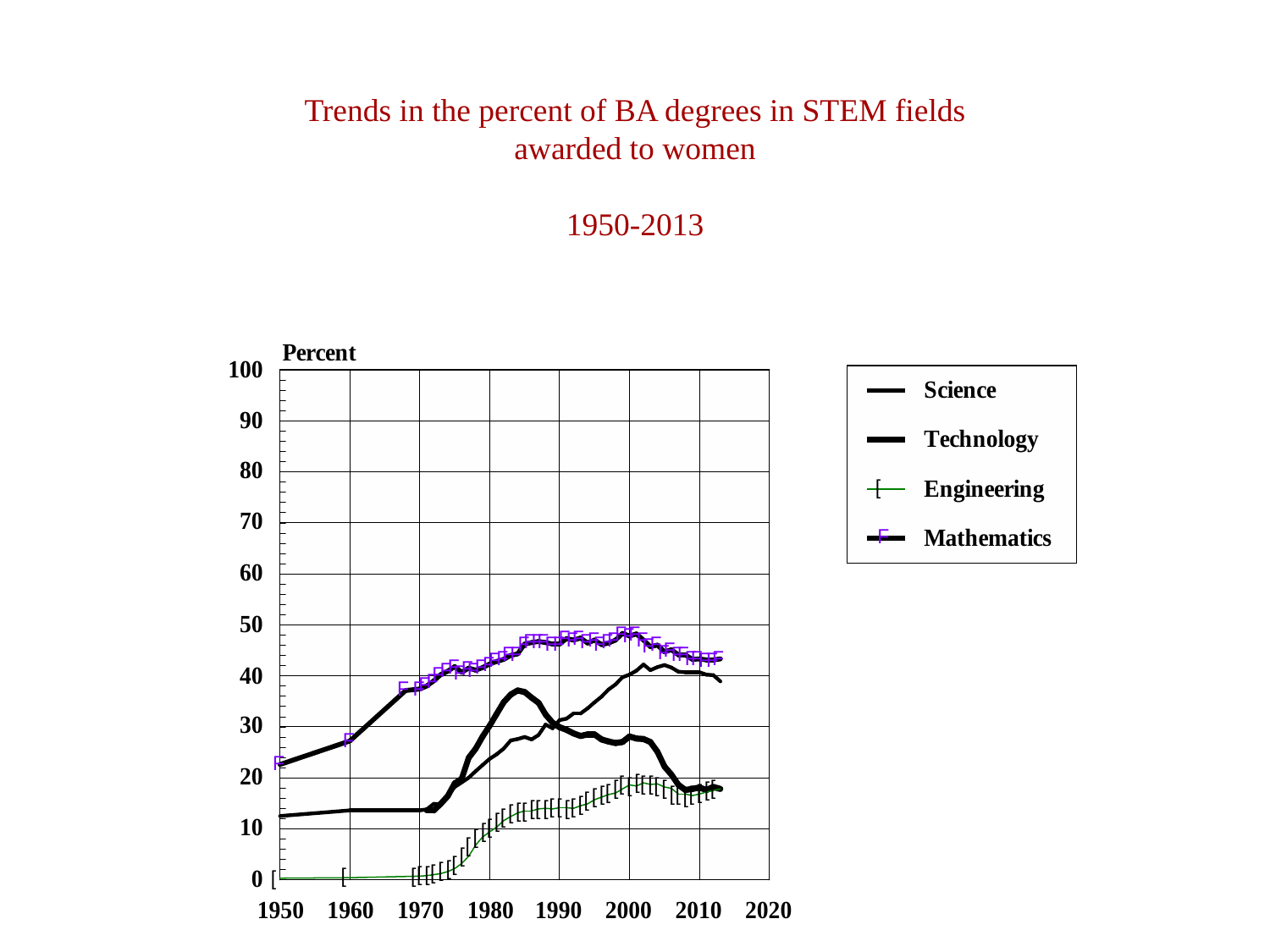# **IDEAS TO MAKE MORE SOLID PROGRESS TOWARD GENDER EQUALITY IN AMERICAN HIGHER EDUCATION:**

- Start earlier
- Know the statistics
- Become tougher negotiators
- Become more radical
- Support women's colleges
- Take leadership roles
- Run for office